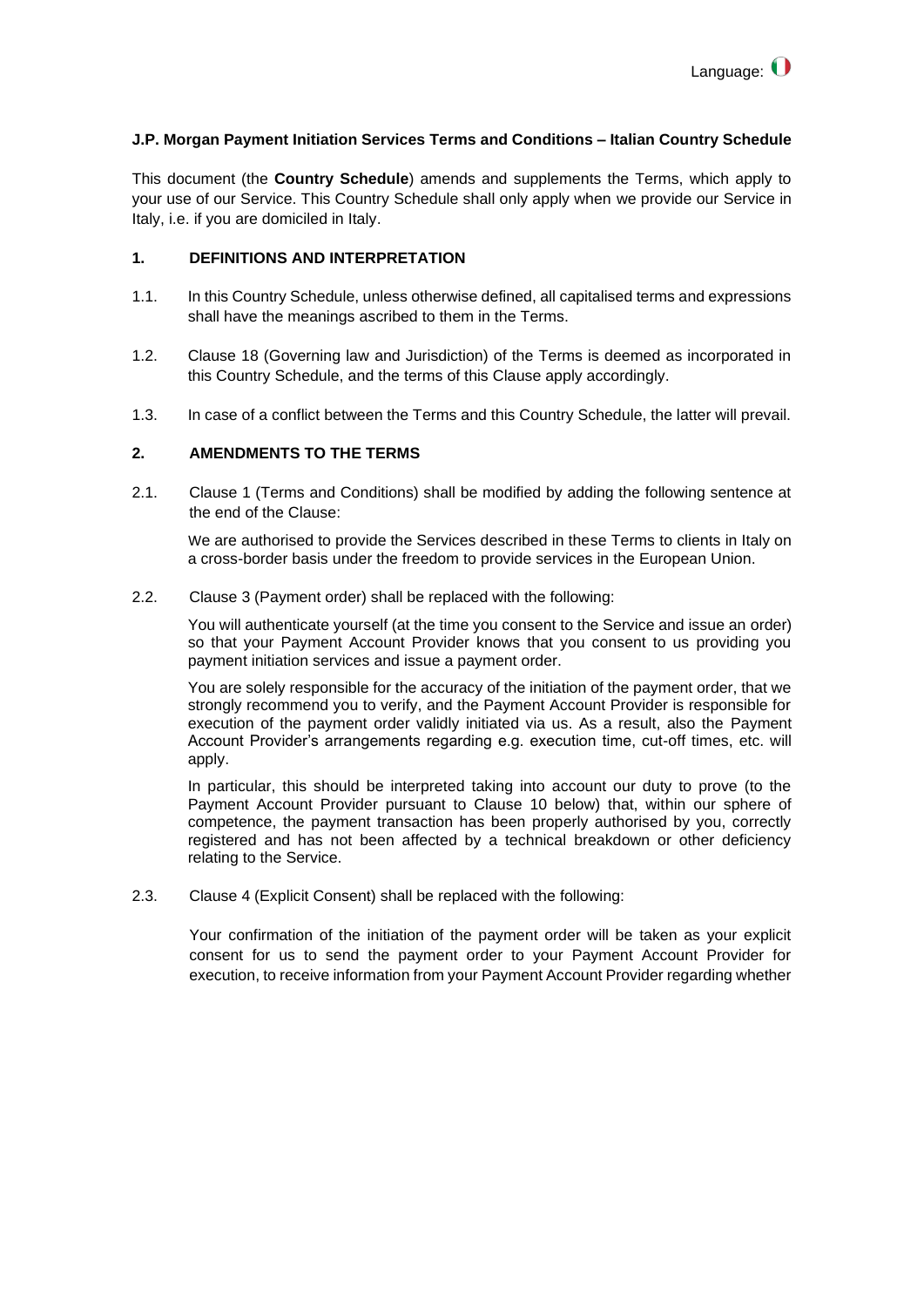the payment order has been accepted and (where relevant) to pass this information on to the Recipient.

2.4. Clause 7 (Language and communication) shall be replaced with the following:

These Terms are available in both English and Italian and all communications between you and us will be in Italian. The English version of these Terms is only a translation for your information.

You may communicate with the Bank using the following e-mail address: [tpp.support@jpmorgan.com.](mailto:tpp.support@jpmorgan.com)

2.5. Clause 12 (Limitation of liability and indemnity) shall be replaced with the following:

The Bank shall not be liable for the initiation of valid payment orders. In particular, where the Bank has initiated a valid payment order which turns out to be incorrect or wrong due to errors introduced by you, the Bank shall not be held liable to the applicable extent granted by applicable laws and regulations.

The Bank shall not be liable to you for the correct execution of the Service, if it can prove to you (and where relevant, to any payee's payment services provider) that the payee's payment services provider received the payment within the appropriate time period.

The Bank shall not be liable to you for the correct execution of the Service, if it can prove to you (and where relevant, to any payee's payment services provider) that within the Bank's sphere of competence, the payment transaction was authenticated, accurately recorded and not affected by a technical breakdown or other deficiency linked to the nonexecution, defective or late execution of the transactions.

The Bank, as far as permitted by applicable laws and regulations, shall not be liable to you for any:

- (a) delay or failure to perform its obligations under these Terms by reason of any cause beyond the Bank's reasonable control including but not limited to any action or inaction by you or any third party, any force majeure event, bank delay, technical failures including IT failures of either third party service providers used by the Bank or of the Bank, failure or delay of any electronic transmission, any accident, emergency, act of god, pandemics or any abnormal or unforeseeable circumstances, to the extent that they are not attributable in any way to the Bank;
- (b) consequential or indirect loss (such as loss of profits or opportunity) you may incur as a result of the Bank failing to perform its duties under these Terms; or
- (c) losses as a result of a requirement imposed on the Bank by domestic or foreign laws and regulations or orders, judgments of instructions by domestic or foreign public authorities including courts.

You are responsible for all liabilities, financial or otherwise, incurred by the Bank or a third party caused by or arising out of your breach of these Terms and your use of the Services.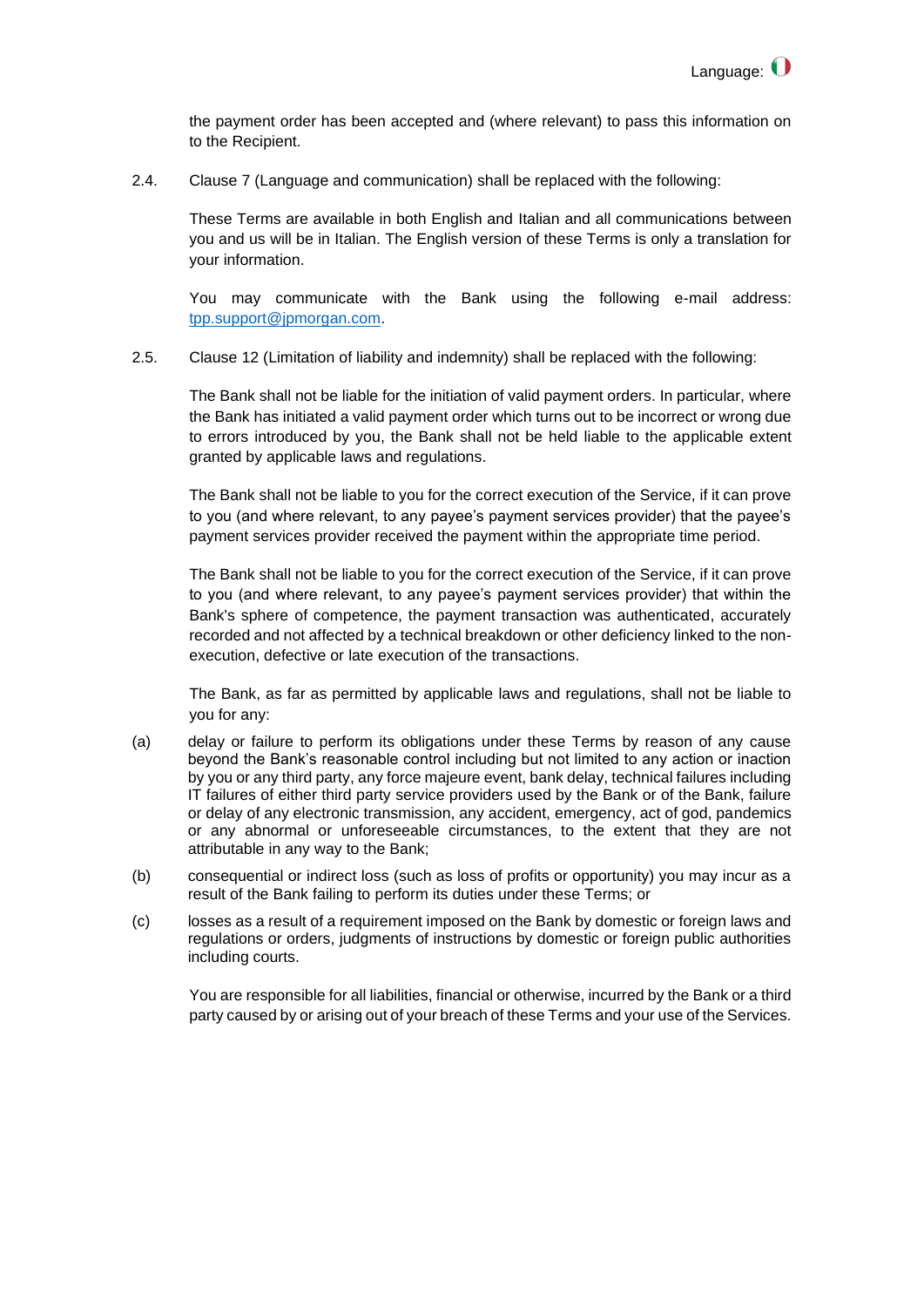You agree to reimburse the Bank, or a third party for any and all such liability, to the extent not prohibited by applicable law.

Nothing in these Terms shall operate to exclude liability for fraud or gross negligence or for any liability that cannot be excluded or amended by law.

To the extent permitted by applicable law, the Bank is not liable, and you agree not to hold it responsible, for any damages or losses resulting directly or indirectly from:

- (d) your inability to use the Services for whatever reason;
- (e) delays or disruptions in the Services;
- (f) glitches, bugs, errors, or inaccuracies of any kind in the Services;
- (g) the content, actions, or inactions of third parties;
- (h) a suspension or other action taken with respect to the Services;
- (i) your need to modify practices, content, or behaviour, or your loss of or inability to do business, as a result of changes to these Terms or the Bank's policies; or
- (j) illegal actions and operations of third persons performed using counterfeited and/or illegal documents or illegally received data.
- 2.6. Clause 13 (Confidentiality) shall be replaced with the following:

Within the limits provided by any applicable law and regulation, you hereby mandate, authorise and instruct the Bank and its agents, employees, officers and directors and any entity qualifying as an affiliate, and on which behalf the Bank accepts such authorisation, mandate and instruction, to disclose, including by the use of communications and communication systems information in relation to: these Terms, any Services, any payment transaction, yourself, beneficiaries of payments or any transaction (the "**Information**" which shall include amongst others first name, surname, address, data and place of birth, nationality) to any persons set out as "Recipients" in Section 2 of the Confidentiality Schedule, their respective employees or agents: (i) for any of the Purposes set out in Section 1 of the Confidentiality Schedule; (ii) or if the disclosure is permitted or required by law ((i) and (ii) jointly the "**Permitted Purposes**"), regardless of whether the disclosure is made in the country in which you reside, or in which a transaction or a Service is performed. Within the limits provided by any applicable law and regulation, you agree that requests, instructions, and information with respect to the Bank, any Service, yourself, or transactions to be disclosed in accordance with the Terms, may be transmitted across national boundaries and through networks, including networks owned and operated by third parties, in order for the Bank to perform its duties and to exercise its powers and rights hereunder. Within the limits provided by any applicable law and regulation, you agree that such Information may be provided to the persons set out as "Recipients" in Section 2 of the Confidentiality Schedule. You expressly waive any banking secrecy, professional secrecy or confidentiality rights in that respect, if applicable, and explicitly acknowledge that the information disclosed according to this Section may include customer confidential information within the meaning of and protected by Article 41 of the LFS, or any applicable law and regulation.

The Bank agrees to maintain the confidentiality of the Information.

Subject to applicable laws, processing of Information may be performed by any Bank affiliate or service provider, including affiliates, branches and units located in any country in which the Bank conducts business or has a service provider, as further set out in Section 3 of the Confidentiality Schedule. The Customer understands that such Recipient may be present in a jurisdiction outside of Italy. Subject to applicable laws and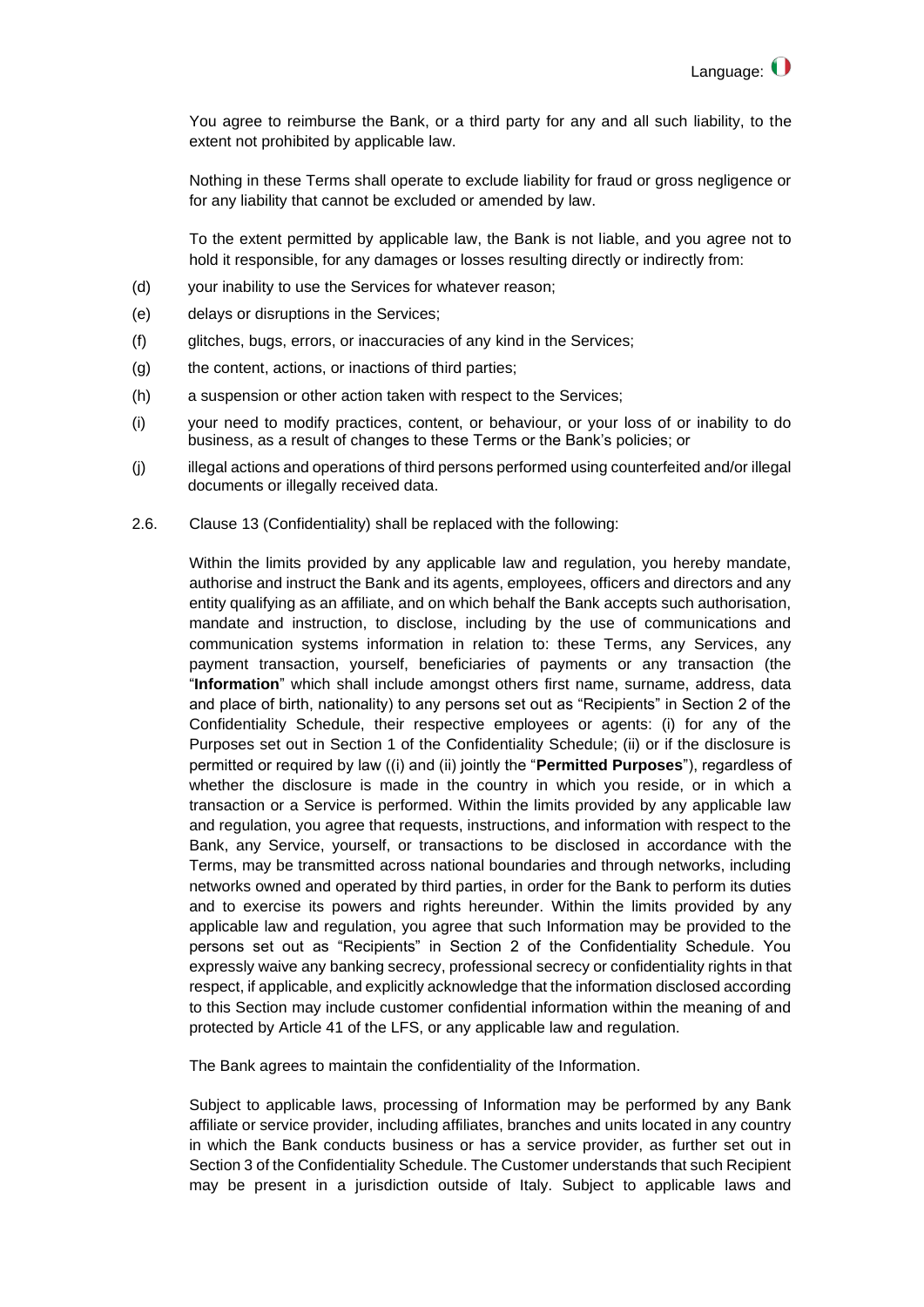regulations, the Customer authorises the Bank to transfer Information to such affiliates, branches, units, and service providers at such locations as the Bank deems appropriate.

The Customer acknowledges that public authorities, agencies or other bodies or courts in a jurisdiction outside of Italy (including jurisdictions where the Recipients are established and hold or process such Information) may require and obtain access to the Information which may be held or processed in such a jurisdiction or access through automatic reporting, information exchange or otherwise pursuant to the laws and regulations in force in that jurisdiction.

The Bank shall inform the Recipients which hold or process the Information to do so only for the Permitted Purposes and in accordance with applicable law and that access to such Information within a Recipient is limited to those persons who need to know the Information for the Permitted Purposes.

The Customer may revoke such consent at any time, in which case the Bank will not be able to provide the Service to you.

2.7. Clause 15 (Recording and evidence) shall be replaced with the following:

Subject to applicable laws and regulations, you agree to the monitoring, recording and storage of electronic communications, including telephone and email communications and conversations. The purpose of these recordings is to provide proof, in the event of dispute, of a transaction as well as for ensuring compliance with the Bank's legal and regulatory obligations and internal policies.

You and the Bank expressly agree that the Bank is, whenever useful or necessary, entitled to prove its allegations by any means legally admissible.

Computerised records or other records effected by the Bank on the basis of original documents constitute prima facie evidence of the communications between the Bank and you and shall have, within the limits provided by applicable laws, the same value in evidence as an original written document.

2.8. The final paragraph of Clause 16 (Complaints) shall be replaced with the following:

We are not responsible for any complaints or disputes about the goods or services purchased by using our payment initiation services. You should settle these with the person from whom you bought the goods or services. We are not responsible for the quality, safety, legality or any other aspect of any goods or services purchased using the payment initiation services.

2.9. Clause 18 (Governing law and jurisdiction) shall be replaced with the following:

These Terms are governed by Luxembourg law, except that Italian mandatory consumer protection laws will apply, and are subject to the jurisdiction of the Courts of Italy. You may also bring disputes in the Grand Duchy of Luxembourg.

According to Articles 1341 and 1342 of the Italian Civil Code you expressly acknowledge and approve the following provisions of this Terms: 3 (Payment Order); 4 (Explicit Consent); 5 (Security details and availability of the Service); 6 (Revocation of payment order); 10 (Stopping of order / transaction); 12 (Limitation of liability and indemnity); 13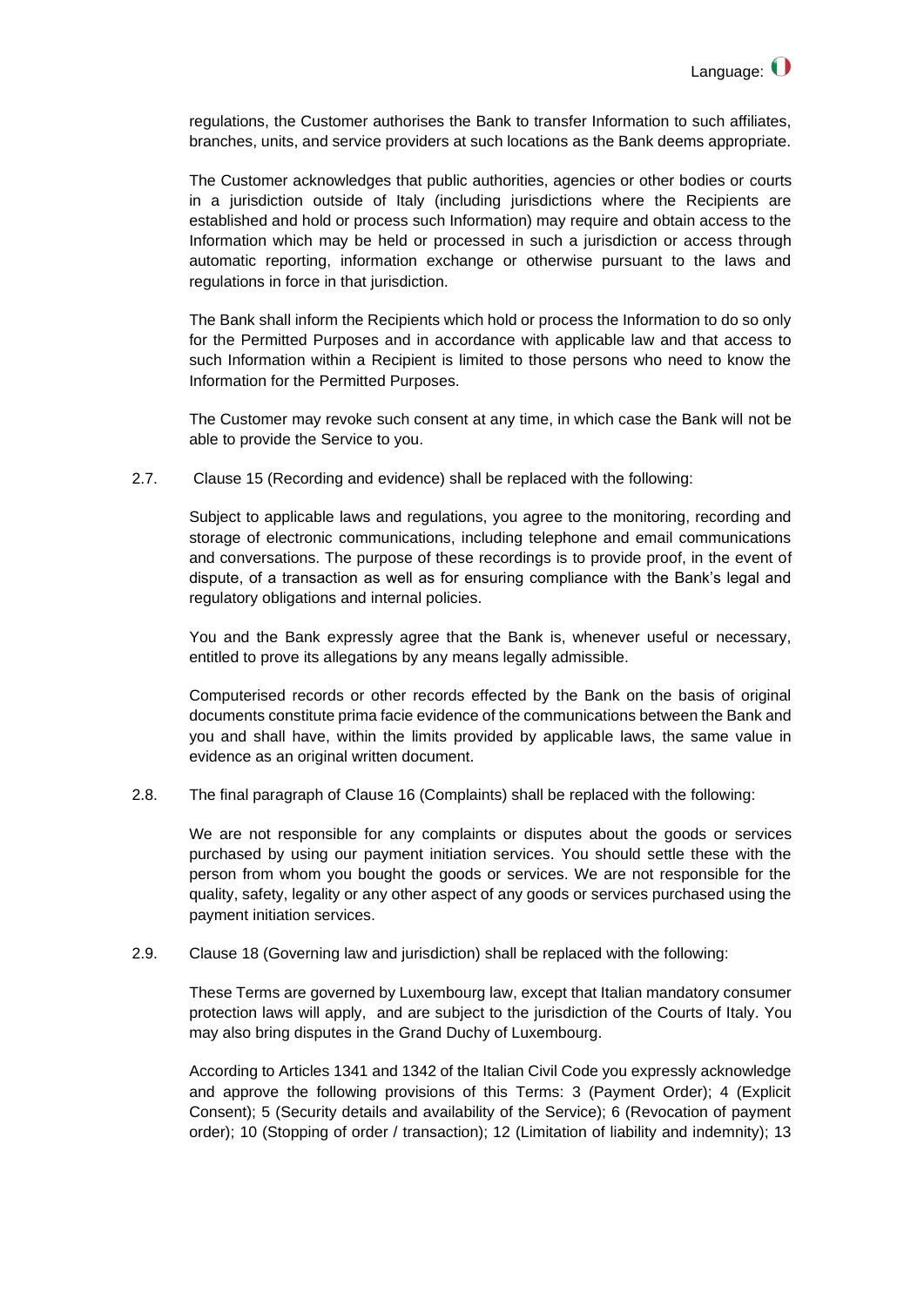(Confidentiality); 14 (Data Protection); 15 (Recording and evidence); 16 (Complaints); 17 (Abnormal and unforeseeable consequences); 18 (Governing law and Jurisdiction).

- 2.10. The Confidentiality Schedule shall be replaced with the following:
	- **1.** Within the limits provided by any applicable law, you hereby acknowledge that Information and Personal Data may be disclosed pursuant to the Terms for the following purposes including but not limited to in the context of outsourcing arrangements (together the "**Purposes**"):
		- (a) Providing the services under the Terms and to allow Bank to exercise its powers and rights thereunder;
		- (b) Operational purposes, credit assessment, and statistical analysis (including behaviour analysis);
		- (c) Administering the relationships with you and related services;
		- (d) Due diligence, verification, and risk management purposes, such as confirming and verifying an your identity (this may involve the use of a credit reference agency or other third parties acting as agents of the Bank). Screening against publicly available government and/or law enforcement agency sanctions lists;
		- (e) Compliance with any requirements of law, or regulation, industry standard, codes of practice or internal policy, and the prevention or investigation of crime, fraud or any and malpractice, including the prevention of terrorism, money laundering and corruption, as well as for tax reporting, including, where applicable, for compliance with foreign regulations such as FATCA; and
		- (f) For the purpose of, or in connection with, any legal proceedings (including prospective legal proceedings), for obtaining legal advice or for establishing, exercising or defending legal rights.
	- **2.** Within the limited provided by any applicable law, you hereby acknowledges that Information may be disclosed by the Bank to, among others (each a "**Recipient**"):
		- (a) The Customer of the Bank,
		- (b) Unaffiliated third parties, including the transmission of information to other banks and through channels and networks operated by third parties, and to service providers and agents of the Bank, including firms in or outside of Luxembourg engaged in the business of providing client communication services, other professionals of the financial sector, or other service providers;
		- (c) A proposed assignee of the rights of the Bank,
		- (d) JPMorgan Chase Bank, N.A., J.P. Morgan SE, J.P. Morgan Europe Limited, and any other member of the JPMorgan Chase Bank group of companies and their branches and affiliates;
		- (e) The auditors, legal advisers and consultants of J.P. Morgan SE, (including its branches and affiliates);
		- (f) JPMorgan Chase Bank's group of companies and their branches and affiliates' ', the Recipients' examiners or other regulators or other competent governmental authorities, including tax authorities, law enforcement agencies, courts of competent jurisdiction or other official bodies, anywhere in the world,
		- (g) Pursuant to court order or other court process, or to establish, exercise or defend the legal rights of J.P. Morgan SE and its branches and affiliates.
	- **3.** Such Recipients may be located in, amongst others*,* The European Economic Area; the United Kingdom, the United States of America; India; the Philippines; Singapore; Hong